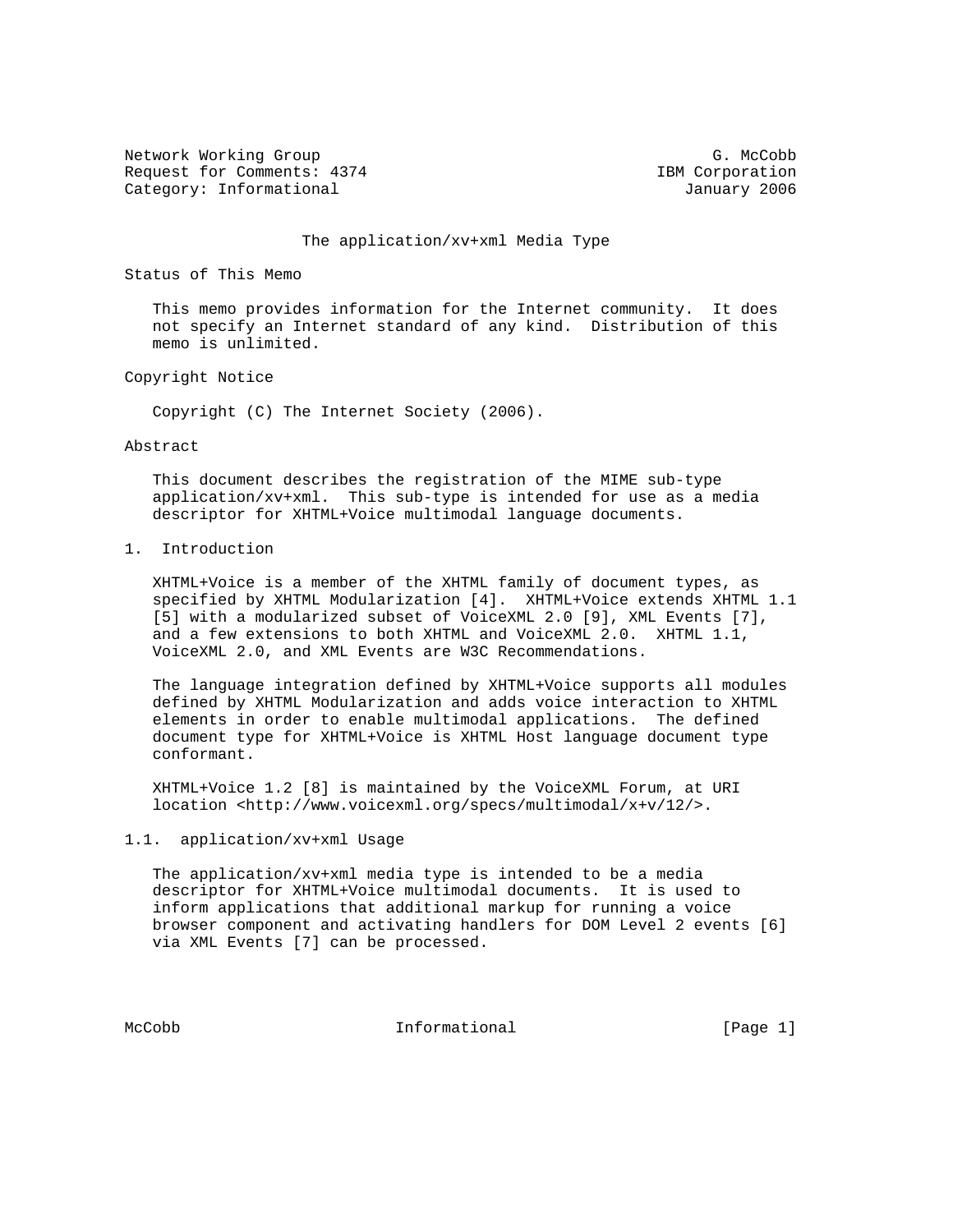This media type registration is not intended for e-mail usage.

2. IANA Registration

 To: ietf-types@iana.org Subject: Registration of MIME media type application/xv+xml

MIME media type name: application

MIME subtype name: xv+xml

Required parameters: none

Optional parameters:

 charset: has the same semantics as the charset parameter of the "application/xml" media type specified in [1].

Encoding considerations:

 XHTML+Voice has the same media type encoding considerations specified in Section 3.2 of [1].

Security considerations:

 XHTML+Voice is an extension of XHTML and has the same security issues as XHTML. These include interpreting anchors and forms in XHTML documents, and scripting languages and other dynamic interactive capabilities. See Section 7 of [2]. In addition, the scripting language can be accessed by both the XHTML and the VoiceXML 2.0 markup embedded in the XHTML+Voice document. See Section 1.3.1.5 of [8]. XML-Events [7] allows an author to attach a handler to any node in the document. The handler that is activated in response to a specified event may be either a voice dialog or a script that can be in either the same or an external document.

Interoperability considerations:

 Because XHTML+Voice is built upon W3C standard recommendations, it is designed to be interoperable across a wide range of platforms and client devices. Because the extensions to XHTML are identified by their namespaces, all browsers that have namespace support can run an XHTML+Voice document as an XHTML document without voice interaction.

 Published specification: The latest published version of XHTML+Voice is [8].

McCobb **Informational Informational** [Page 2]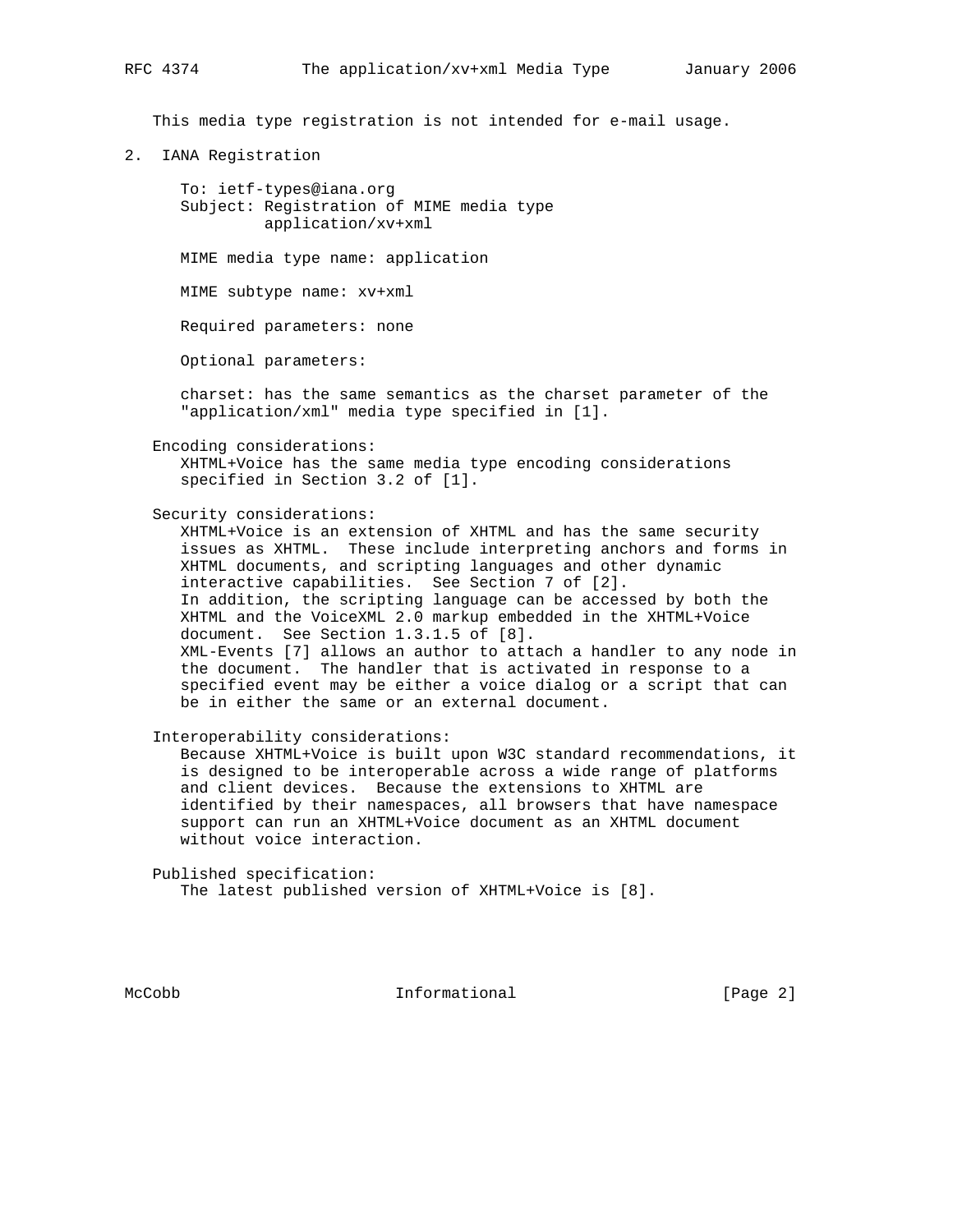Applications which use this media type: XHTML+Voice documents are intended to be deployed on the World Wide Web and rendered by multimodal browsers that support the visual and voice modes of interaction. Because XHTML+Voice is an application of XML, authors can expect XHTML+Voice user agents to be conformant XML 1.0 [3] processors. See section 2 of [2].

 Additional information: Magic number(s): There is no single string that is always present. File extension(s): mxml, xhvml, xvml, xvm Macintosh File Type Code(s): TEXT

Person & e-mail address to contact for further information:

 Gerald McCobb mccobb@us.ibm.com

Intended usage: LIMITED USE

Author/Change controller: Gerald McCobb

Further information:

3. Fragment Identifiers

 See Section 3 of [2]. Following [2], fragment identifiers for XHTML+ Voice documents designate the element with the corresponding ID attribute value (see [3], Section 3.3.1).

 While XHTML+Voice adds new ID attributes with fragment identifier namespaces that are not in the same namespace as XHTML, uniqueness of the ID attribute values is preserved within the document. See sections 1.3.1 and 5.3 of [8].

4. Recognizing XHTML+Voice files

 Because XHTML+Voice is XML, an XHTML+Voice document (optionally) starts with an XML declaration that begins with "<?xml" and has a DOCTYPE declaration "<!DOCTYPE html". XHTML+Voice 1.2 has the following DOCTYPE declaration:

<!DOCTYPE html PUBLIC "-//VoiceXML Forum//DTD XHTML+Voice 1.2//EN" "http://www.voicexml.org/specs/multimodal/x+v/12/dtd/xhtml+voice12.dtd">

 Because XHTML+Voice is in the XHTML family of languages, the root element of an XHTML+Voice document is 'html', and '<html' can be found near the top of the document.

McCobb 1nformational [Page 3]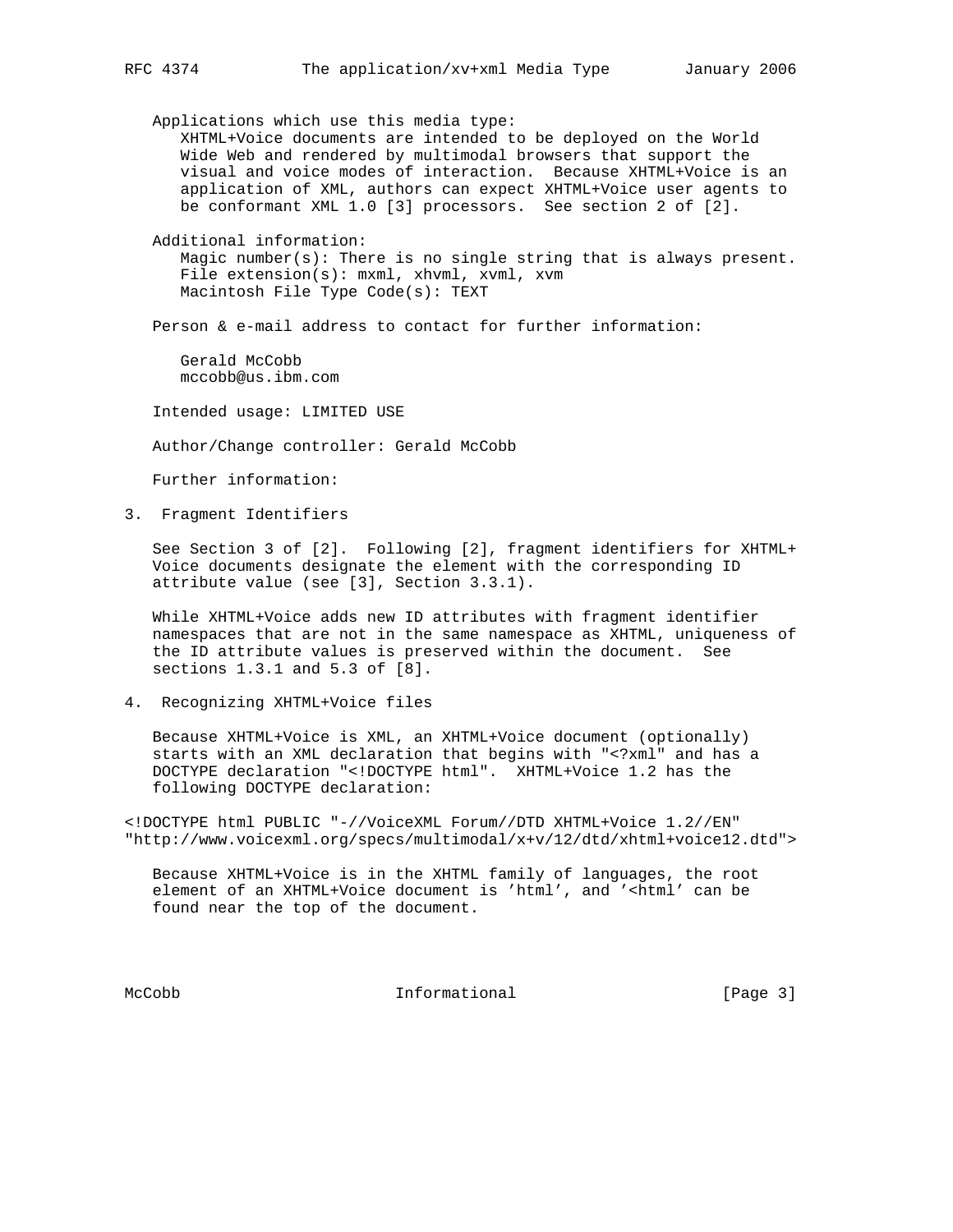# 5. Security Considerations

 Security considerations for this media type are discussed in the MIME type registration that appears in Section 2.

6. IANA Considerations

 As described in Section 2, this document specifies the registration of a MIME type for XHTML+Voice documents according to [1].

- 7. Normative References
	- [1] Murata, M., St. Laurent, S., and D. Kohn, "XML Media Types", RFC 3023, January 2001.
	- [2] Baker, M. and P. Stark, "The 'application/xhtml+xml' Media Type", RFC 3236, January 2002.
	- [3] Bray, T. and others, "Extensible Markup Language (XML) 1.0", W3C Recommendation, http://www.w3.org/TR/REC-xml", February 2004.
	- [4] Dooley, S. and others, "Modularization of XHTML", W3C Recommendation, http://www.w3.org/TR/xhtml-modularization", April 2001.
	- [5] Altheim, M. and S. McCarron, "XHTML 1.1 Module-based XHTML", W3C Recommendation, http://www.w3.org/TR/xhtml11/, May 2001.
	- [6] Pixley, T., "Document Object Model Level 2 Events Specification", W3C Recommendation, http://www.w3.org/TR/DOM-Level-2-Events/, November 2000.
	- [7] Pemberton, S., Raman, T., and S. McCarron, "XML Events An events syntax for XML", W3C Recommendation, http://www.w3.org/TR/xml-events/, January 2002.
	- [8] Axelsson, J. and others, "XHTML+Voice Profile 1.2", http://www.voicexml.org/specs/multimodal/x+v/12/, March 2004.
	- [9] McGlashan, S. and others, "Voice Extensible Markup Language (VoiceXML)", W3C Recommendation, http://www.w3.org/TR/voicexml20/, March 2004.

McCobb 10 Informational 1999 (Page 4)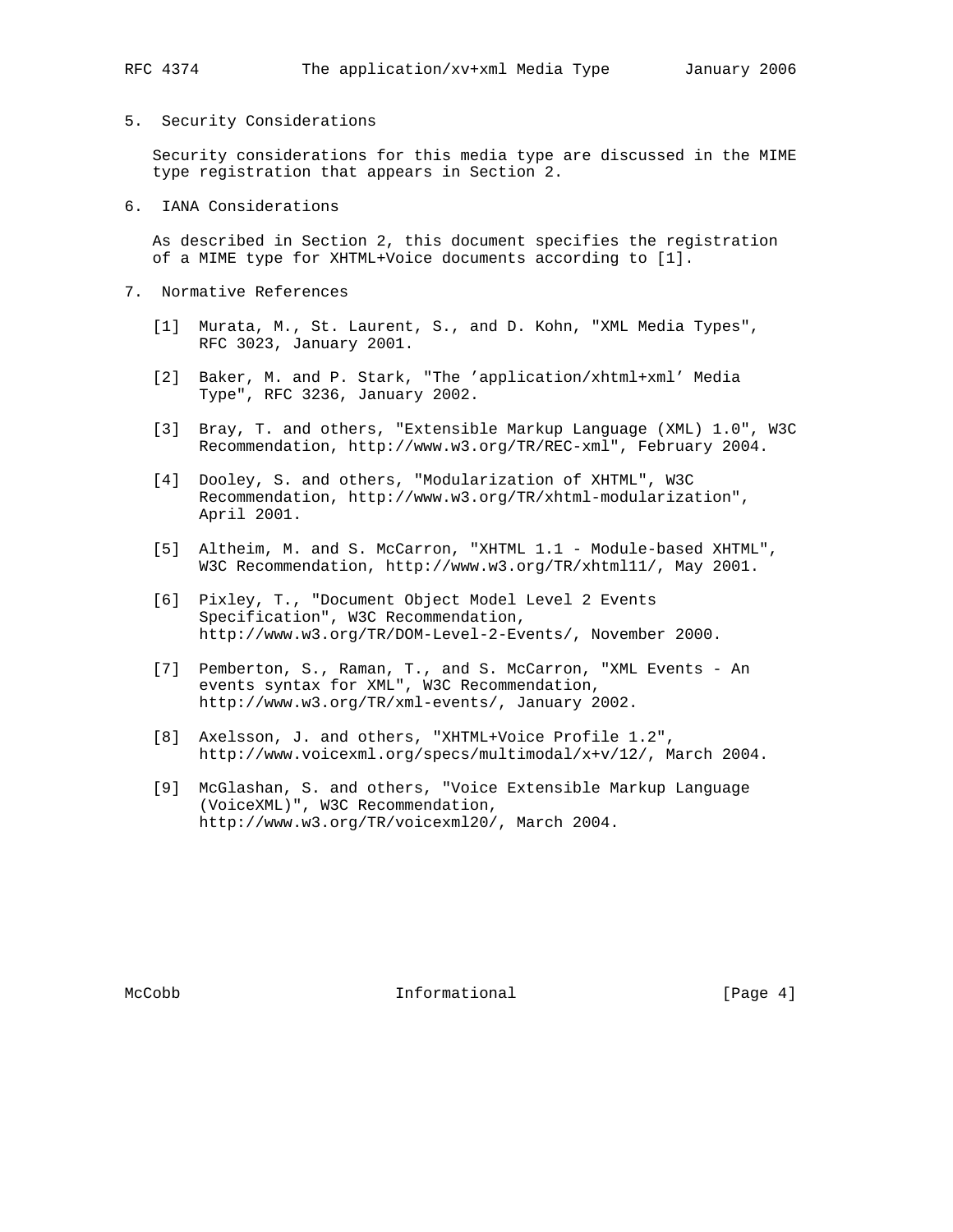Author's Address

 Gerald McCobb International Business Machines Corporation 8051 Congress Ave. Boca Raton, FL 33487 USA

 Phone: +1 561 862 2109 EMail: mccobb@us.ibm.com

McCobb 1nformational [Page 5]